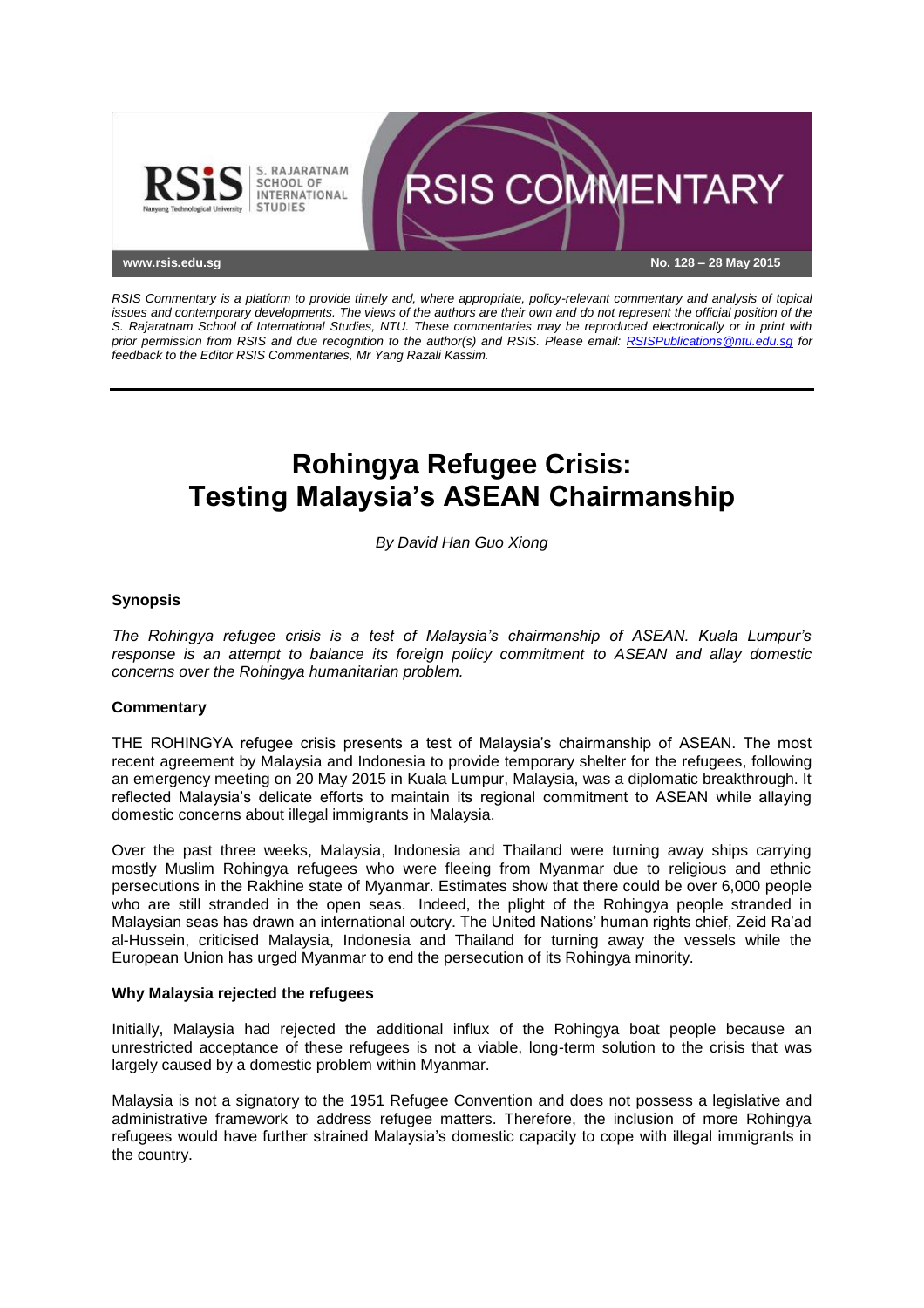Nevertheless, these issues do not deny Malaysia's long-standing concern for the plight of the Rohingya people. In 1992, the government of then Prime Minister Mahathir Mohamad had urged Myanmar to take immediate steps to resolve the Rohingya problem. This was consistent with Mahathir's foreign policy to project Malaysia as an Islamic nation concerned for the welfare of Muslim minorities. However, Malaysia could not interfere directly in the domestic affairs of Myanmar, given the ASEAN principle of non-interference in the internal affairs of other member-states.

### **Refugee policy under Najib**

Although Prime Minister Najib Razak has largely avoided the strong Islamic zeal of Mahathir's foreign policy, Malaysia continues to be sympathetic to the Rohingya refugees. Notwithstanding the initial resistance to accept more Rohingya refugees, Malaysia has on the whole exhibited credible leadership as ASEAN Chair by being subsequently assertive in its response to the Rohingya crisis. At the 26th ASEAN Summit recently, Malaysian foreign minister Anifah Aman expressed the need for the Myanmar government to resolve the Rohingya problem domestically as a long-term solution.

Malaysia and Indonesia have agreed to provide temporary shelter for the refugees in their respective countries for up to a year, after which the international community should assist to repatriate and resettle the refugee to a third country.

Indeed, if the humanitarian crisis had not been temporarily mitigated, the consequences could have been worrisome not only for Malaysia, but also for the Rohingya refugees and ASEAN. An obvious outcome would be the continued suffering of the Rohingya people. Malaysia could be perceived as lacking leadership as chair of ASEAN. In addition, the failure to tackle the refugee crisis could have cast scepticism on the credibility of the ASEAN Community if it could not provide a viable solution to alleviate the suffering of the Rohingya people.

### **Malaysia's domestic concerns**

The Rohingya refugee crisis also poses domestic challenges for Malaysia. On one hand, the growing presence of Rohingya refugees could worsen the social, economic and political problems associated with illegal immigrants in Malaysia. The home affairs ministry has indicated that health and security problems could arise as a result.

In June 2013, ethnic violence between Buddhist and Rohingya Muslims in Myanmar spilled over into Malaysia, resulting in clashes between Buddhist and Muslim Myanmar nationals working in Malaysia in Selayang and the Klang Valley. These incidents threatened the safety of Malaysian citizens. Thus, a wholesale acceptance of the Rohingya refugees without addressing potential domestic problems is a risky political move which could easily trigger a backlash from the general public.

On the other hand, several Members of Parliament from both the ruling coalition and the opposition as well as local NGOs have criticised the government for not doing enough to alleviate the suffering of the Rohingya people.

Hence, the temporary acceptance of the refugees by providing shelter for one year – subject to an international solution to the Rohingya refugee crisis - is stop-gap measure that enables Malaysia to preserve its credibility as ASEAN Chair. This also placates domestic pressure to help the Rohingya refugees and at the same time reduce the negative impact of the presence of Rohingya migrants.

### **Rohingya as ASEAN citizens**

In the end, opening borders indefinitely to the Rohingya people would not improve the domestic situation in Myanmar. In fact, it may the send the wrong signal to Myanmar that diverting its internal problem to other countries is an acceptable solution. Instead, Malaysia, Indonesia and Thailand, are sending a strong message to Myanmar that pushing responsibility to others is contrary to the ideals of the ASEAN Community.

Indeed, a long-lasting solution has to come from an internal change within Myanmar, supported by a more inclusive ASEAN Community which develops conducive measures to tackle the Rohingya